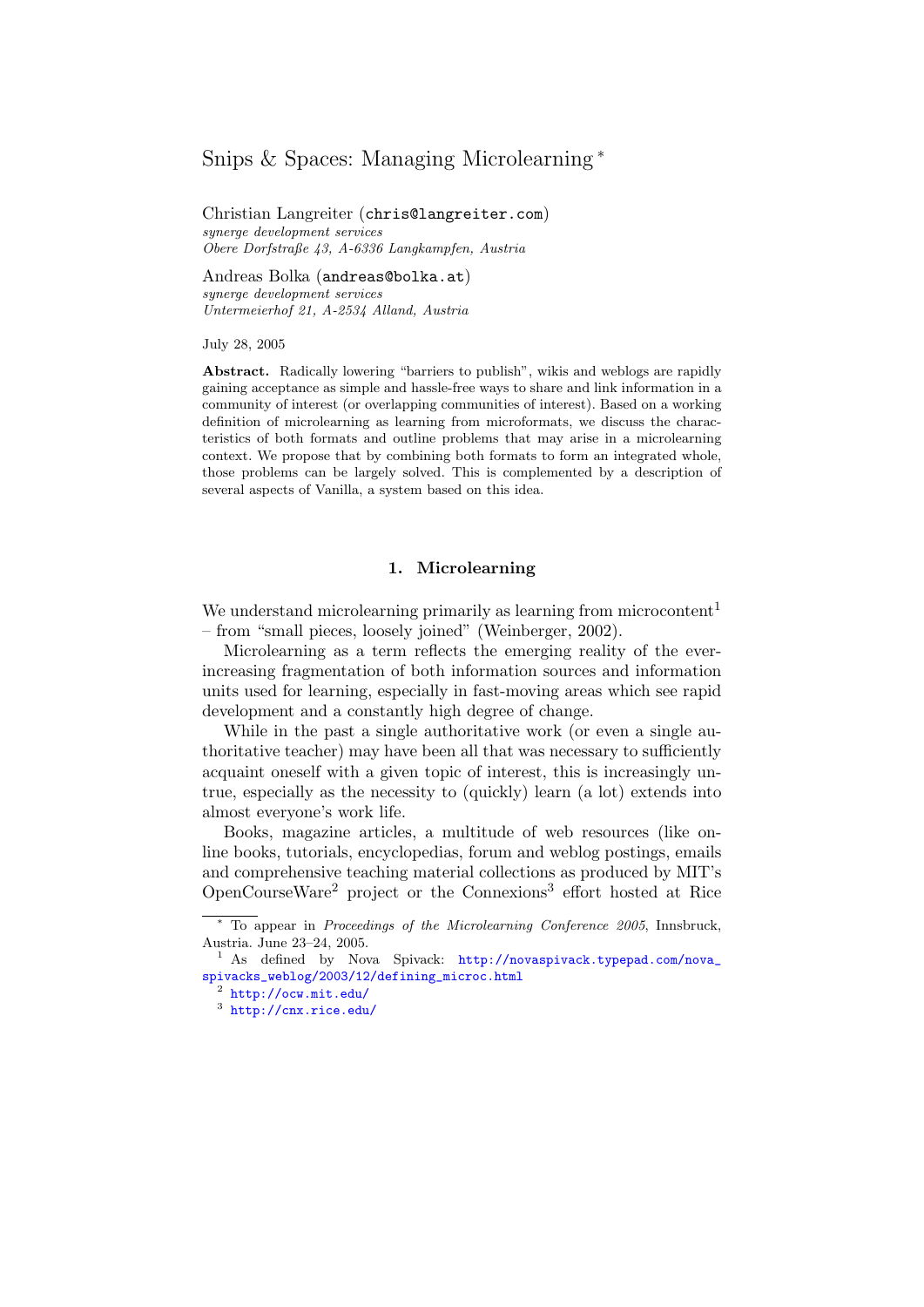University) form essential ingredients of the source mix of almost any non-institutionalized learning effort – and, increasingly, of many institutionalized efforts as well.

Fragmentation of sources has both positive and negative aspects. From a producer's standpoint, information fragments are much easier to create than larger works. Furthermore, disaggregated content – theoretically – can be re-aggregated to optimally suit an individual learner's preferences (instead of the needs of an idealized common denominator). The other side of the coin is that a significant fraction of the consolidation and organization effort is shifted towards the learner.

It will increasingly be the task of microlearning management systems to assist the learner (or group of learners) to consolidate information gleaned from such disparate sources into a coherent whole. We see personal knowledge mapping as enabled by combined wiki/weblog software as a first step in that direction.

Based on our working definition of microlearning, a microlearning management tool should assist an individual learner or a group of learners in

- stating a plan of learning,
- − representing recognized concepts and the relations between them,
- − attaching relevant information to those concepts,
- − and, ideally, guide further exploration.

# 2. Weblogs

#### 2.1. Introducing Weblogs

In only a couple of years, weblogs have gone from fringe to mass phenomenon. The format of reverse-chronological short articles with lots of links has existed since the earliest days of the web, but only in 1999 the terms "weblog" and "blog" gained traction; one of the effects was a surge in self-awareness (some might say self-obsession) of the then small community of webloggers.

Theoretically, weblogs can be created with no dedicated tools at all. A simple text editor suffices. However, dedicated weblogging soft-ware like Blogger<sup>[4](#page-1-0)</sup>, Manila<sup>[5](#page-1-1)</sup> and Antville<sup>[6](#page-1-2)</sup> emerged quickly, relieving

<span id="page-1-0"></span><sup>4</sup> <http://www.blogger.com/>

<span id="page-1-1"></span><sup>5</sup> <http://manila.userland.com/>

<span id="page-1-2"></span><sup>6</sup> <http://project.antville.org/>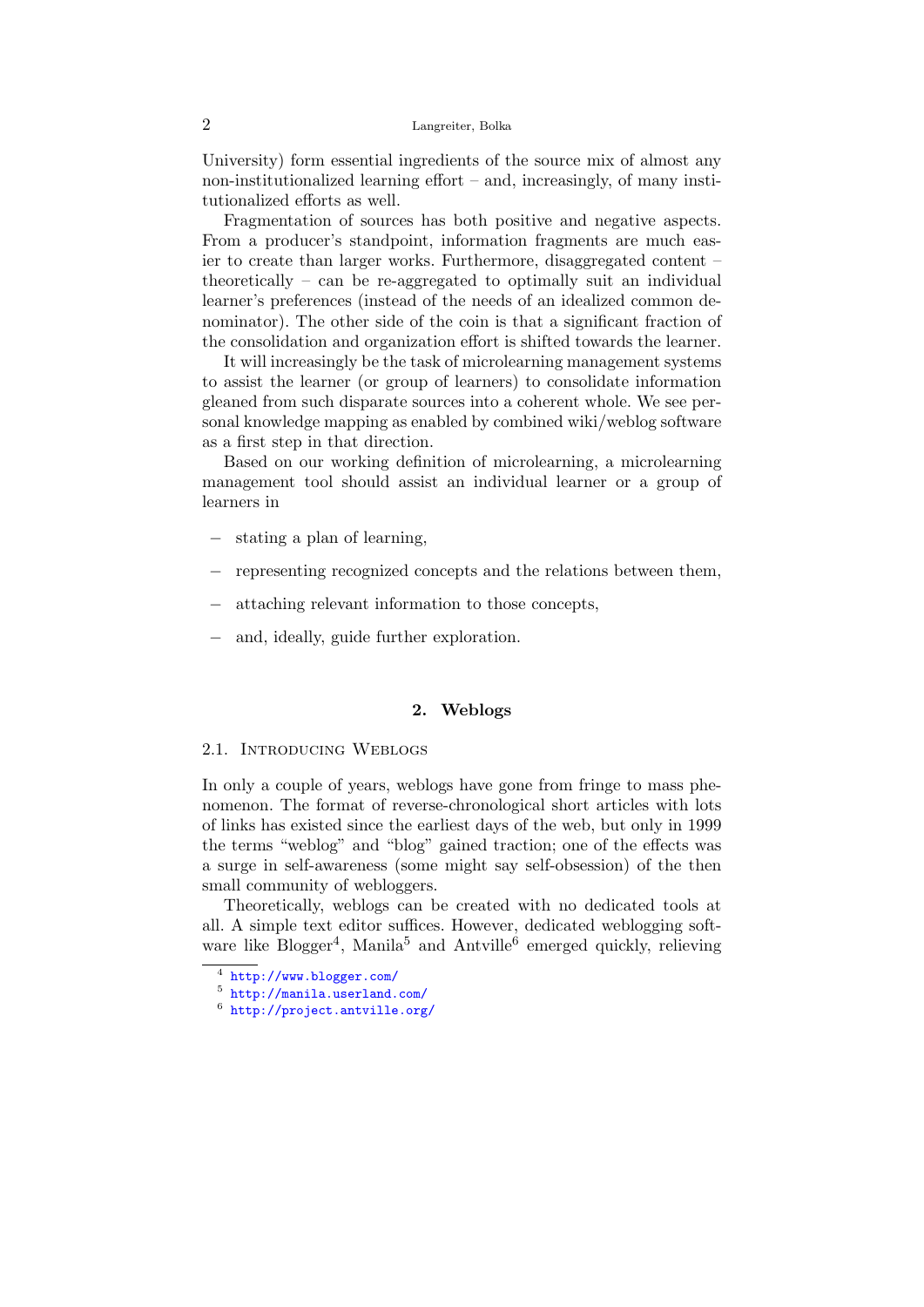publishers of routine chores like uploading HTML pages to a server and manually moving articles to archive pages. Those tools played an essential role in the popularization of the format. In Rebecca Blood's words: "[...] the bandwagon-jumping turned into an explosion" [\(Blood,](#page-0-3) [2000\)](#page-0-3).

Soon, the simple format began to evolve, and today features like accepting comments from visitors, "permalinks" and trackbacks are almost universally supported. Some of those concepts warrant further discussion.

Permalinks ("permanent links") emerged when people began to refer to other people's postings. When linking only to the frontpage of a weblog (as was common in the beginning), the referenced posting might have disappeared into the archive already when a reader followed said link (often providing crucial context necessary to understand the referencing posting). Permalinks allow authors to address individual postings (or even smaller units of information like paragraphs) permanently, whether they are still visible on the front page or not. This allows readers to track cross-weblog threads of discussion.

Trackbacks allow authors to notify other weblog owners of the fact that they referenced one of their postings.

Another noteworthy development which originated within the weblog community are "really simple syndication standards" like RSS and Atom. Those were developed primarily in order to make the consumption of a large number of weblogs feasible in the first place (Robert Scoble<sup>[7](#page-2-0)</sup>: "But, remember, I read 1000 blogs [...]"), relieving the reader of having to surf through a long chain of weblogs again and again – only to find out that on many, nothing new had appeared since the last visit.

In the context of education, many lecturers have embraced weblogs as a natural communication medium providing everything from slide sets, supplemental links touching on relevant issues discussed in the last lecture to administrativa like cancellation announcements.

For additional background on weblogs, the interested reader is referred to [Blood](#page-0-3) [\(2000\)](#page-0-3), [Winer](#page-0-3) [\(2003\)](#page-0-3) or the German article by [Praschl](#page-0-3) [\(2001\)](#page-0-3).

# 2.2. Problems with Weblogs

The biggest problem of weblogs in the context of microlearning management is that in many cases, the potentially valuable and relevant archived body of information is not used to full effect.

<span id="page-2-0"></span><sup>7</sup> <http://radio.weblogs.com/0001011/2004/11/28.html>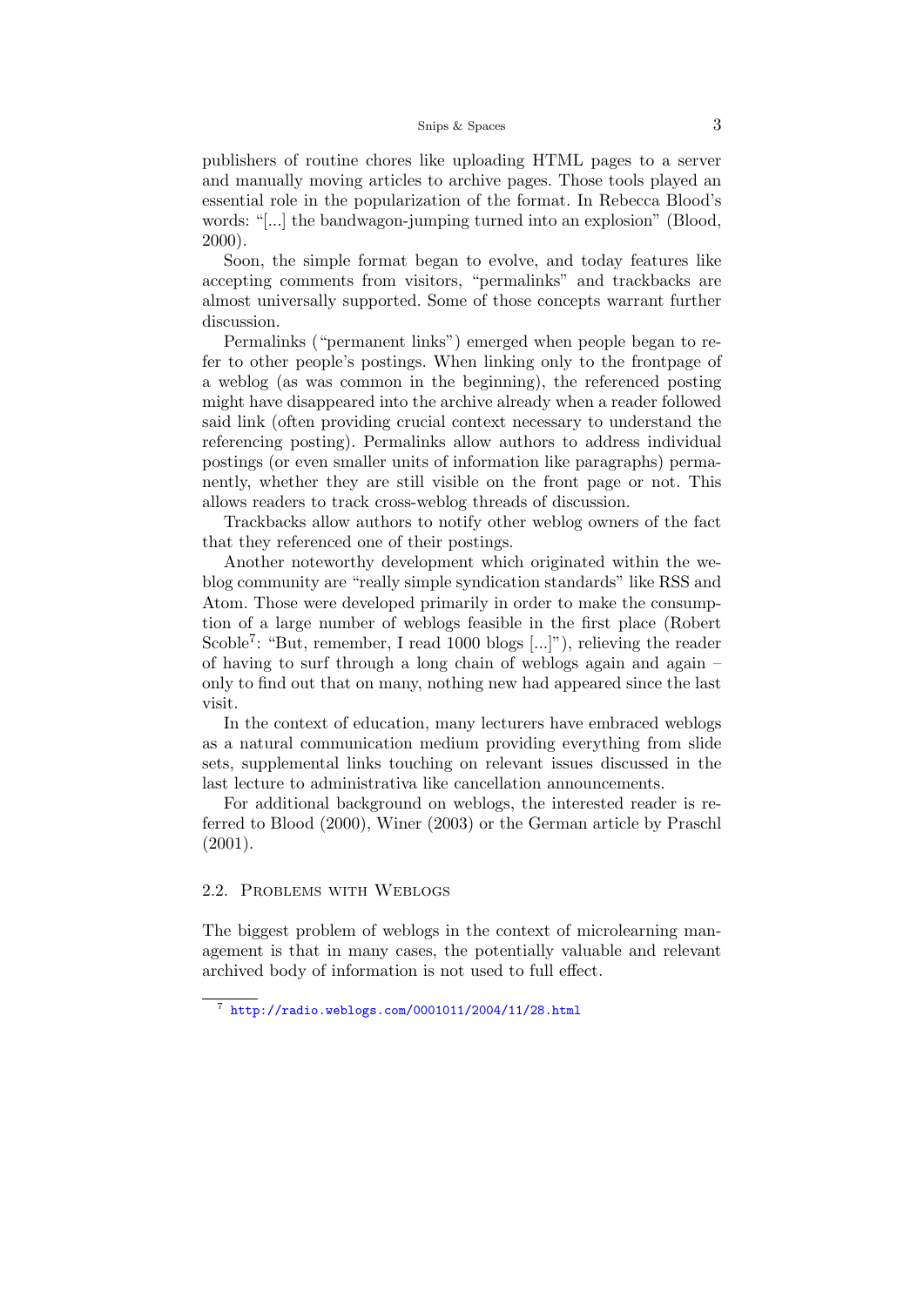Remembering, finding and referencing archived postings are not particularly well-supported activities in most weblog publishing systems, the root cause being the limited facilities commonly provided to relate and organize individual items.

Apart from the format-native organizational principle of time (e.g. monthly archives), most current weblog publishing systems either

- − do not support categorization at all (Blogger),
- − only allow a single category per posting (Antville) or
- − make creating new categories comparatively cumbersome, with the predictable result that the set of said categories often remains relatively small and static.

Overly coarse-grained categorization in turn results in overloaded category overview pages, severely limiting their usefulness.

Recently, ad-hoc tagging as known from del.icio.us<sup>[8](#page-3-0)</sup> and  $Flickr<sup>9</sup>$  $Flickr<sup>9</sup>$  $Flickr<sup>9</sup>$  has been implemented for weblog publishing systems as well<sup>[10](#page-3-2)</sup>. If current practice as observed on del.icio.us is an indicator, it can be expected that this scheme will result in significantly finer-grained categorization.

Another issue is that representing lexical knowledge – information about companies, products, people, books, etc. and the relations between them – does not fit well with the mainly narrative-focused approach traditionally encouraged. This limits the usefulness of weblogs as personal knowledge mapping tools.

### 3. Wikis

### 3.1. Introducing Wikis

A wiki is a web application that enables any user to easily add to and modify a collection of interlinked snippets of information. We argue that three aspects are fundamental to a wiki:

- − Snips and spaces
- − Effective support for content creation and modification
- − Ridiculously easy linking

<span id="page-3-2"></span><span id="page-3-1"></span>9 <http://www.flickr.com/>

<span id="page-3-0"></span><sup>8</sup> <http://del.icio.us/>

<sup>10</sup> e.g. "Jerome's Keywords" by Jerome Lavigne: [http://vapourtrails.ca/](http://vapourtrails.ca/wp-keywords) [wp-keywords](http://vapourtrails.ca/wp-keywords)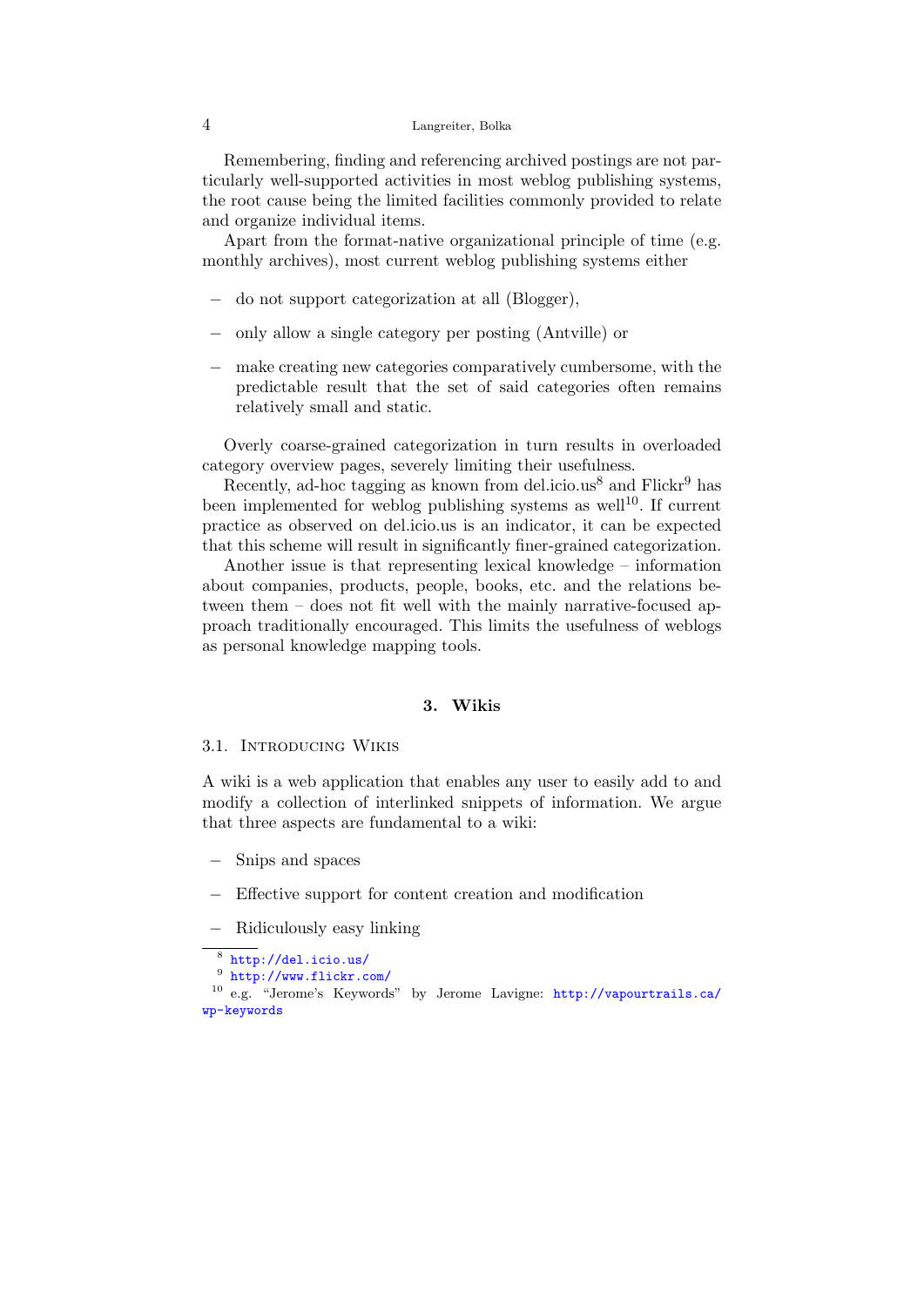3.1.1. Snips and Spaces

A wiki is generally understood to be a web site where any user is allowed to add, modify or delete a significant fraction of the content present. The following definitions from two of the most important sources regarding wikis capture that common ground very well:

"A Wiki [..] is a web application that allows users to add content, as on an Internet forum, but also allows anyone to edit the content."  $-$  Wikipedia<sup>[11](#page-5-0)</sup>

"[A wiki is a] freely expandable collection of interlinked Web 'pages,' a hypertext system for storing and modifying information – a database, where each page is easily editable by any user with a formscapable Web browser client."

— [Leuf and Cunningham](#page-0-3) [\(2001\)](#page-0-3)

Beyond this general agreement, terminology used to describe and discuss wikis is ambiguous. The term wiki itself is widely used to refer to both

- a particular web site that embraces the wiki fundamentals as in "the C2 wiki" and
- − a particular web application that can be used to maintain such web sites – as in "the Vanilla wiki".

We use the term "space" to refer to the former. A space is a web site (supported by wiki technology) that consists of a collection of pages or snips. We strongly prefer the term "snip" for two reasons: it disambiguates discussion between web-pages (pages) and wiki-pages (snips) and it aptly depicts the typical nature of wiki-pages in a personal learning context – small snippets of information related to a specific concept.

#### 3.1.2. Effective support for content creation and modification

The "effective" here refers to two things: content management facilities must be easy to use and easy to discover. Discoverability (and therefore a low entrance barrier) is typically achieved by placing an "edit" button prominently on each page (see Fig. [1\)](#page-0-3). Snip creation facilities vary among wiki implementations, some enforce a policy that new snips ought to be created only when the (not-yet existing snip) is linked to from some other snip – wikis typically present a "create" link in those situations (see Fig. [2\)](#page-0-3). This policy stems from the belief that all wiki snips should be interlinked – no insular snip shall exist.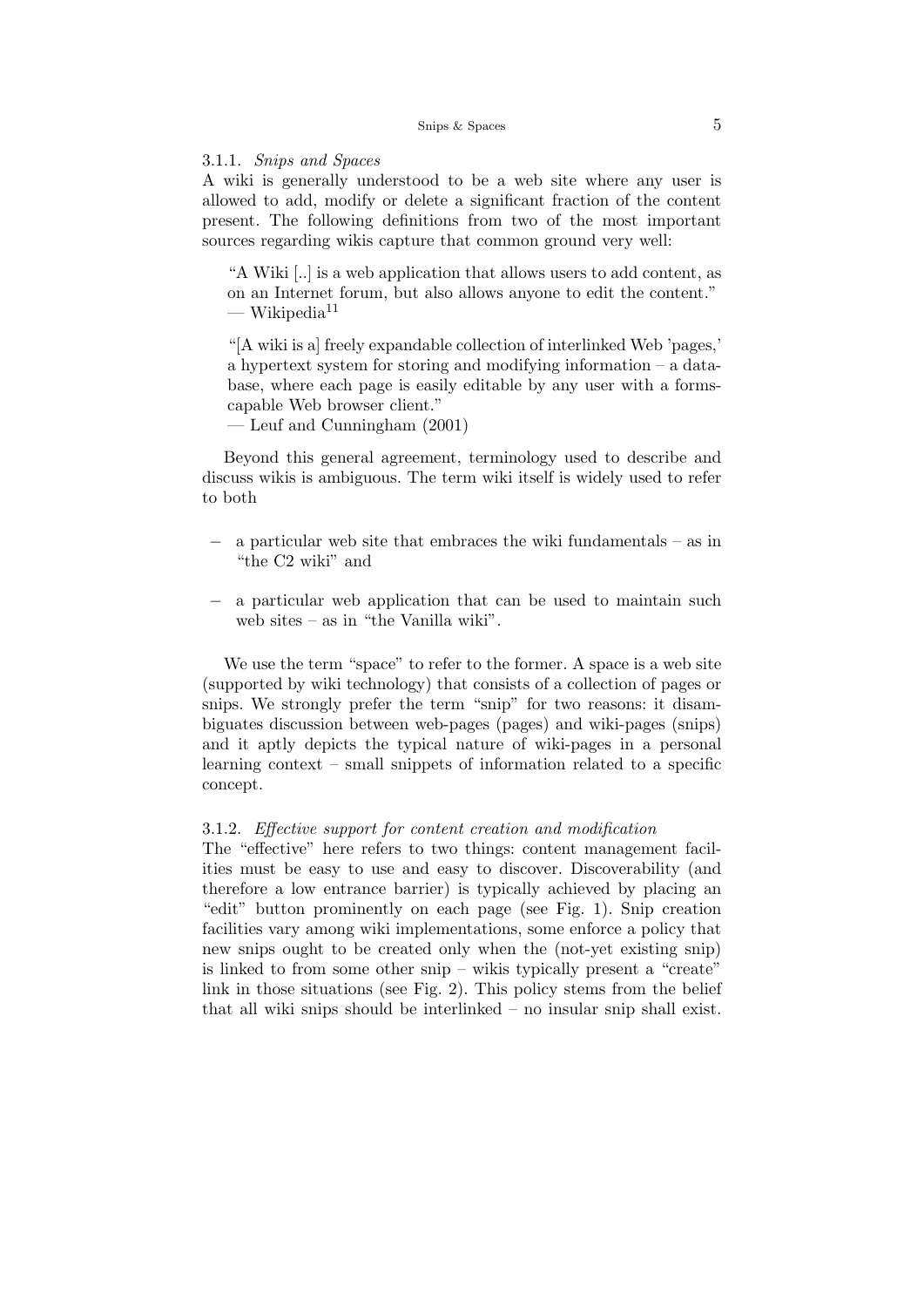

Figure 1. The infamous "edit" link

Other implementations simply provide an additional "create new snip" button.

To facilitate easy editing, a simple markup language for snip content is usually provided. No standard has emerged yet, so wiki implementations differ substantially in the markup functionalities provided – but some functionality is common to most. Important, obviously, are means for linking to other snips. Traditional wiki implementations like the C2 wiki<sup>[12](#page-5-1)</sup> use the CamelCase convention to link to other snips. Under this convention, snips are named by joining capitalized words (a snip on the C2 wiki which discusses this convention is named JoinCapitalized-Words, for example). As this convention is certainly counter-intuitive for wiki novices, we will not discuss it and the associated advantages and problems here.<sup>[13](#page-5-2)</sup>

More recent implementations abandoned the CamelCase convention for something less idiosyncratic. Snips can be named freely, links to other snips can be established by surrounding the name of the target snip with minor markup like two rectangular brackets (MediaWiki<sup>[14](#page-5-3)</sup>), asterisks (Vanilla) or similar. So to link to a snip named "Microlearning

<span id="page-5-1"></span><span id="page-5-0"></span><sup>11</sup> <http://en.wikipedia.org/wiki/Wiki>

<sup>&</sup>lt;sup>12</sup> The first Wiki, created by Ward Cunningham in 1996, [http://www.c2.com/](http://www.c2.com/cgi/wiki) [cgi/wiki](http://www.c2.com/cgi/wiki)

<span id="page-5-2"></span><sup>&</sup>lt;sup>13</sup> The following places provide an introduction to the discussion:  $\frac{http://}{http://}$  $\frac{http://}{http://}$  $\frac{http://}{http://}$ [www.c2.com/cgi/wiki?JoinCapitalizedWords](http://www.c2.com/cgi/wiki?JoinCapitalizedWords), [http://en.wikipedia.org/wiki/](http://en.wikipedia.org/wiki/CamelCase) **[CamelCase](http://en.wikipedia.org/wiki/CamelCase)** 

<span id="page-5-3"></span> $^{14}$  The implementation used by Wikipedia,  $\texttt{http://www.mediawiki.org/}$  $\texttt{http://www.mediawiki.org/}$  $\texttt{http://www.mediawiki.org/}$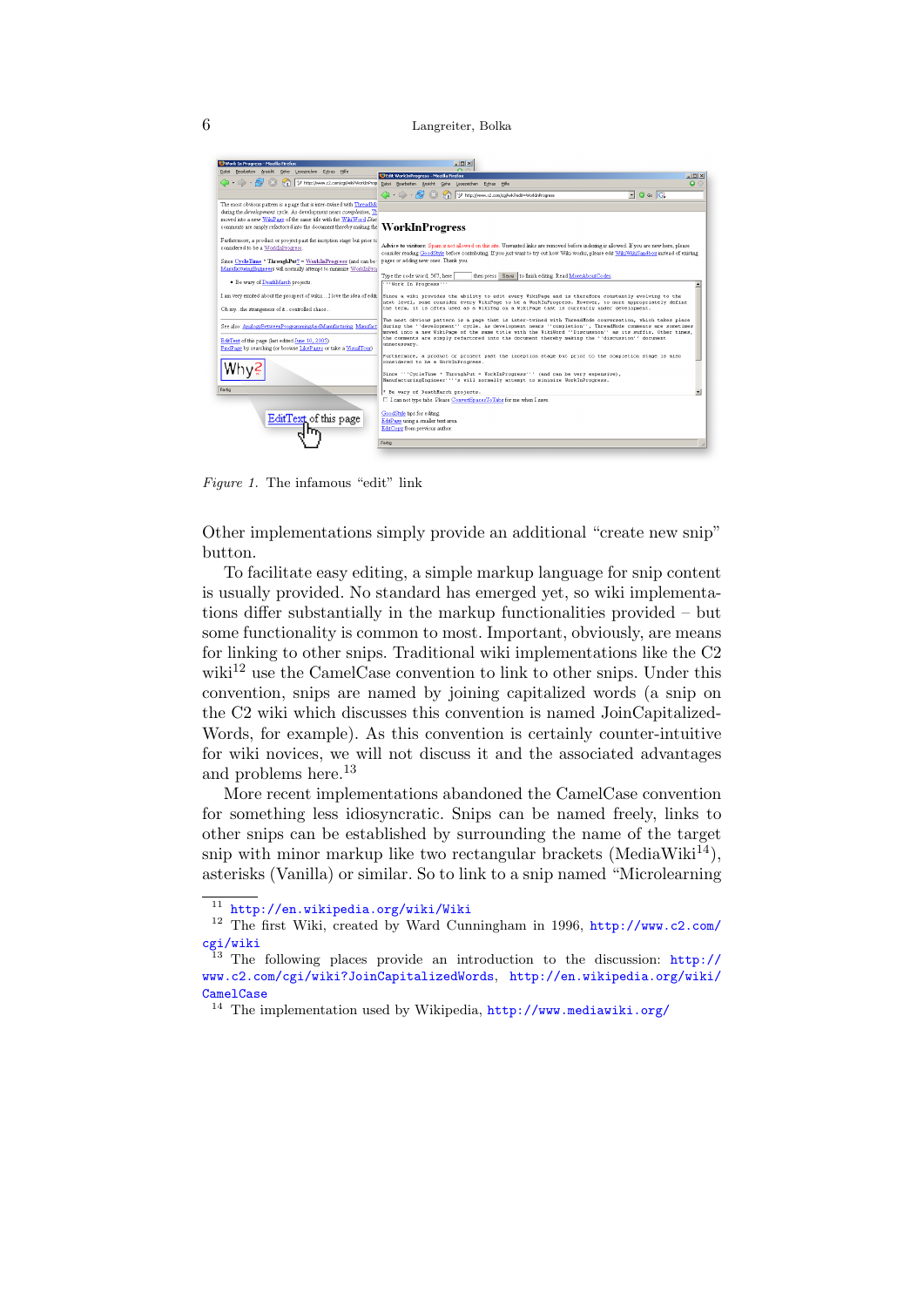2005" one would simply write [[Microlearning 2005]] or \*Microlearning  $2005^*$  (cf. the right part of Fig. [2\)](#page-0-3).



Figure 2. A create link, link markup, backlinks

Beyond link markup, typically various text formatting options are supported. Capabilities encountered range from simple things like boldface or italics formatting to support for laying out complex tables or even markup for creating diagrams. Furthermore, some implementations allow the use of full HTML for advanced users, others provide a WYSIWYG editor.

#### 3.1.3. Ridiculously easy linking

While the "anyone can edit everything" functionality is well-understood and prominently featured as a fundamental wiki principle in almost every article discussing wikis, we argue that another aspect is at least as important. Over a decade after the creation of the web, we got used to interlinked information. The key to wikis is that they make fundamental hypertext ideas so ridiculously easy to access that applying them becomes second nature. Creation and maintenance of links is a no-brainer in a wiki. Links – and the functions enabled by them – are central to the power of wikis.

- "We should work toward a universal linked information system"
- [Berners-Lee](#page-0-3) [\(1989\)](#page-0-3)

The importance of the link was obviously appreciated by Berners-Lee in his seminal work that lead to the creation of the World Wide Web. But wikis are able to provide functionality that goes beyond what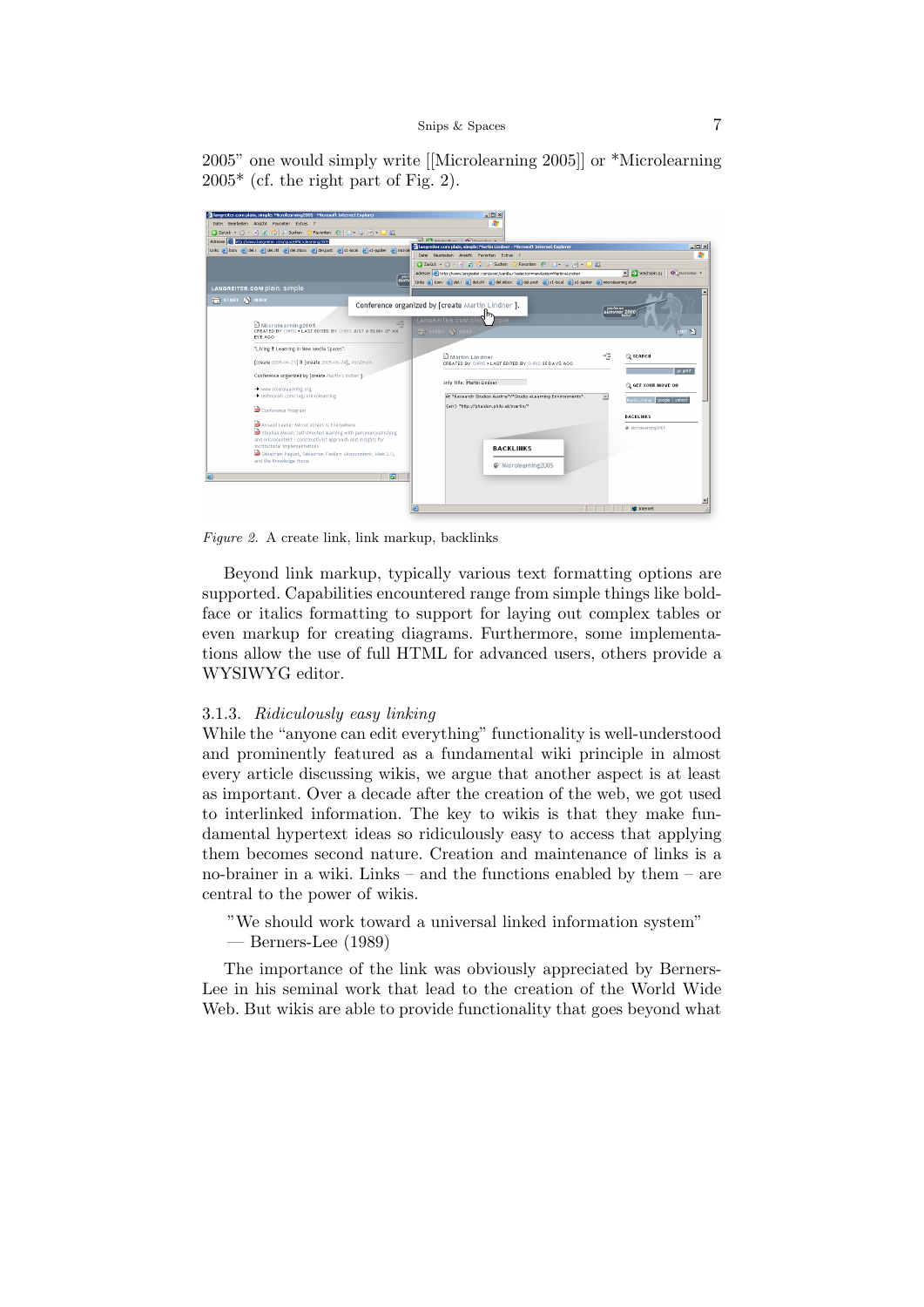unidirectional HTML links can support. As a wiki space is a closed, selfcontained entity, links between snips are fully bidirectional, i.e. not only outgoing links of any snip are known, but also the incoming links (cf. Fig. [3\)](#page-0-3). Those are usually referred to as "backlinks." We will expand on the power of backlinks in Sect. [4.](#page-0-3)





"Intertwingularity is not generally acknowledged – people keep pretending they can make things deeply hierarchical, categorizable and sequential when they can not. Everything is deeply intertwingled." — [Nelson](#page-0-3) [\(1974\)](#page-0-3)

It is through the clever use of hypertext features a wiki achieves its flexibility. Links can be used to establish almost any kind of structure over the underlying content snippets, and indeed, even multiple structural views can be provided in parallel.

Classical hierarchies pose a barrier to quick content creation. Unless something fits perfectly into one of the available drawers, attention of the content creator is drained by the ever-nagging question "now where the heck shall I put this?" Using bidirectional linking, a hierarchical structure can easily be established. The original C2 wiki employs backlinks to categorize snips<sup>[15](#page-7-0)</sup>, a pattern later adopted by Wikipedia<sup>[16](#page-7-1)</sup>. We will briefly describe how this works in Sect. [4.](#page-0-3)

"A Wiki, a free form, unstructured space, is like a room. A room can be used for anything. For meetings, for sleeping, for swimming

<span id="page-7-0"></span><sup>15</sup> cf. <http://www.c2.com/cgi/wiki?CategoryCategory>

<span id="page-7-1"></span><sup>16</sup> cf. <http://en.wikipedia.org/wiki/Wikipedia:Categorization>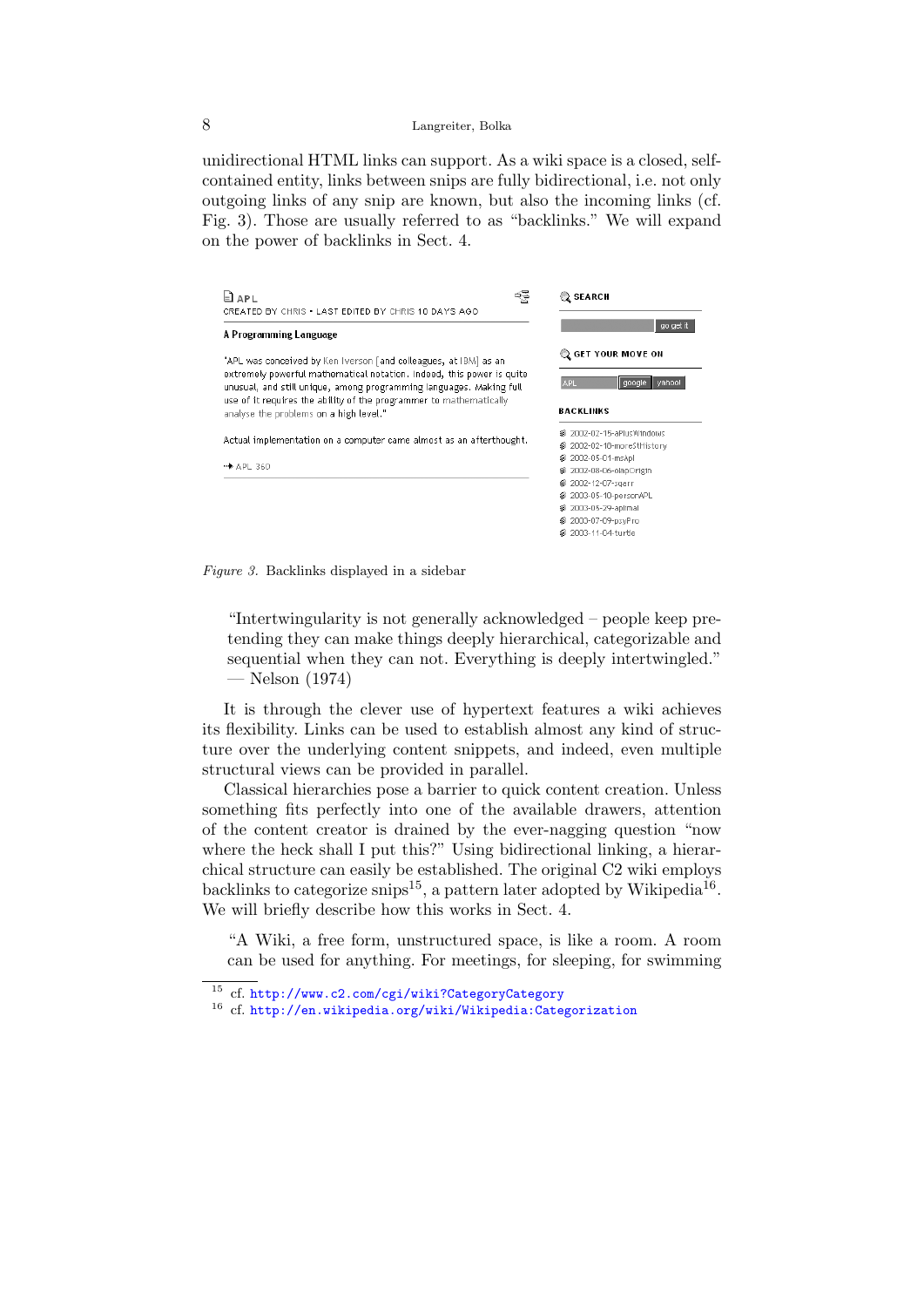#### Snips & Spaces 9

(provided it has a pool), but a room is just a space. And to the people using the room, that space becomes a place. A place to situation themselves, a place to call home, a place to organize themselves, or a place to orient from."

 $-$  Meatball<sup>[17](#page-8-0)</sup>

The three fundamental principles of the wiki result in an extremely flexible medium, aptly described on Meatball wiki by analogy to a room.

Contemporary wiki implementations supplant those basic features with a slew of useful extensions. While the totally open nature is appropriate in some situations, personal wikis or wikis supporting small project teams often require access control, a feature found in almost every modern wiki implementation. Another widespread and important functionality is snip revision control, which not only aids against vandalism in totally open wikis but also supports cooperative document creation or similar tasks in project scenarios.

Full-text search with results sorted by relevance is a natural and important complement to the hypertextual "browsing" typically used to retrieve information from a space. Especially useful in wikis targeted at personal learning support or smaller project teams is an attachment feature, where arbitrary files can be attached to a snip. This effectively extends the wiki to also become a document repository; current implementations are, however, typically rather basic.

A list of "recent changes", i.e. pages that were created/modified during a certain time period helps users in watching the activity on a wiki. "Cross-pollination" from weblog publishing tools resulted in the availability of the recent changes list as RSS feed or similar formats. Further, comment systems in the style of those found on weblogs or web-forums are incorporated into some wiki systems to replace the discussion method used in traditional wikis, where users wanting to discuss a certain paragraph in a snip simply append their contribution indented right below the paragraph in question.

Plug-in mechanisms and/or macro facilities allow wikis to be used as small-scale web application development frameworks and provide powerful tools for experimentation. In Vanilla, for example, most of the features (snip attachments, full-text search etc.) are implemented as plug-ins on top of a slim wiki "core".

<span id="page-8-0"></span><sup>17</sup> <http://www.usemod.com/cgi-bin/mb.pl?WikiAsRoom>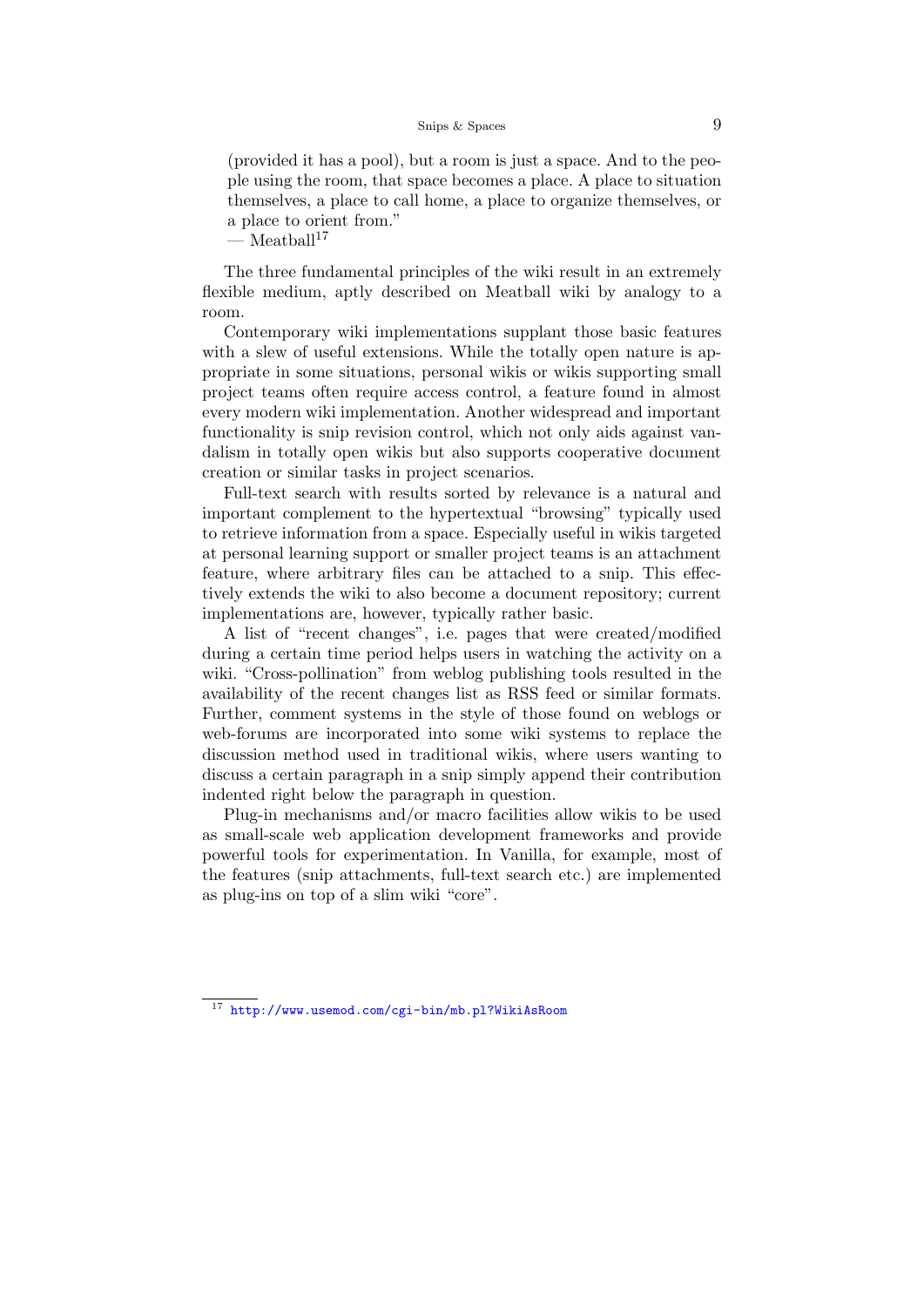### 3.2. Problems with Wikis

Traditional wikis (i.e. wikis not enriched with weblog functionality) suffer from a set of problems which are mostly "problems of format", i.e. problems inherent in the format. However, wikis also suffer from a problem of perception. We use this to describe the phenomenon that wikis are widely perceived as exclusively collaborative tools. This perception obviously hinders adoption for personal microlearning purposes and can only be overcome by further research and proper communication of the possibilities of wikis in this context.

A major problem with the format is the lack of guidance. In the "Wiki As Room" analogy mentioned before, people confronted with an empty room do not immediately appreciate what can be possibly made of that room. In another situation, a person entering a multi-floor building is certainly not aware of "what's going on" in this building.

While helping users with initially getting acquainted with a corpus of content is typically achieved through "entrance" or "guided tour" snips, users who actively want to watch the progress on a given wiki are usually left with only the recent changes display. In active wikis where lots of different threads are developing simultaneously the recent changes list can quickly get overwhelming. [Voß](#page-0-3) [\(2005\)](#page-0-3) measured the change rate of the English Wikipedia at an average of 16 changes per minute. While certainly an extreme example, it is obvious that even far less active Wikis cannot be completely monitored by a single user. Traditional wikis lack effective means for providing a condensed, edited summary of what is happening inside the space.

"[People] either fall in love with the use of hypertext on Wikis or they run away screaming"

— [Angeles](#page-0-3) [\(2004\)](#page-0-3)

People trying to establish a personal wiki are often intimidated by the "empty space" they are initially confronted with. Questions like "what should I put into it?", "how should I name things?", "how can I structure my thoughts?" result in a considerable entrance barrier. Those questions arise because a wiki can be used for almost everything (at least that is how they are typically promoted). This naturally leads to confusion – what is "everything"? Those who already drank the wiki kool-aid are regularly baffled by those problems – they have already found their personal nail to use the wiki-hammer for.

But even advanced users are confronted with problems inherent in the format. A wiki has no natural or obvious place where information snippets that are to be recorded for later reference (clippings) can be stored. Every page stored in a wiki must be named, so there is a certain burden on the user to come up with proper names. But some pieces of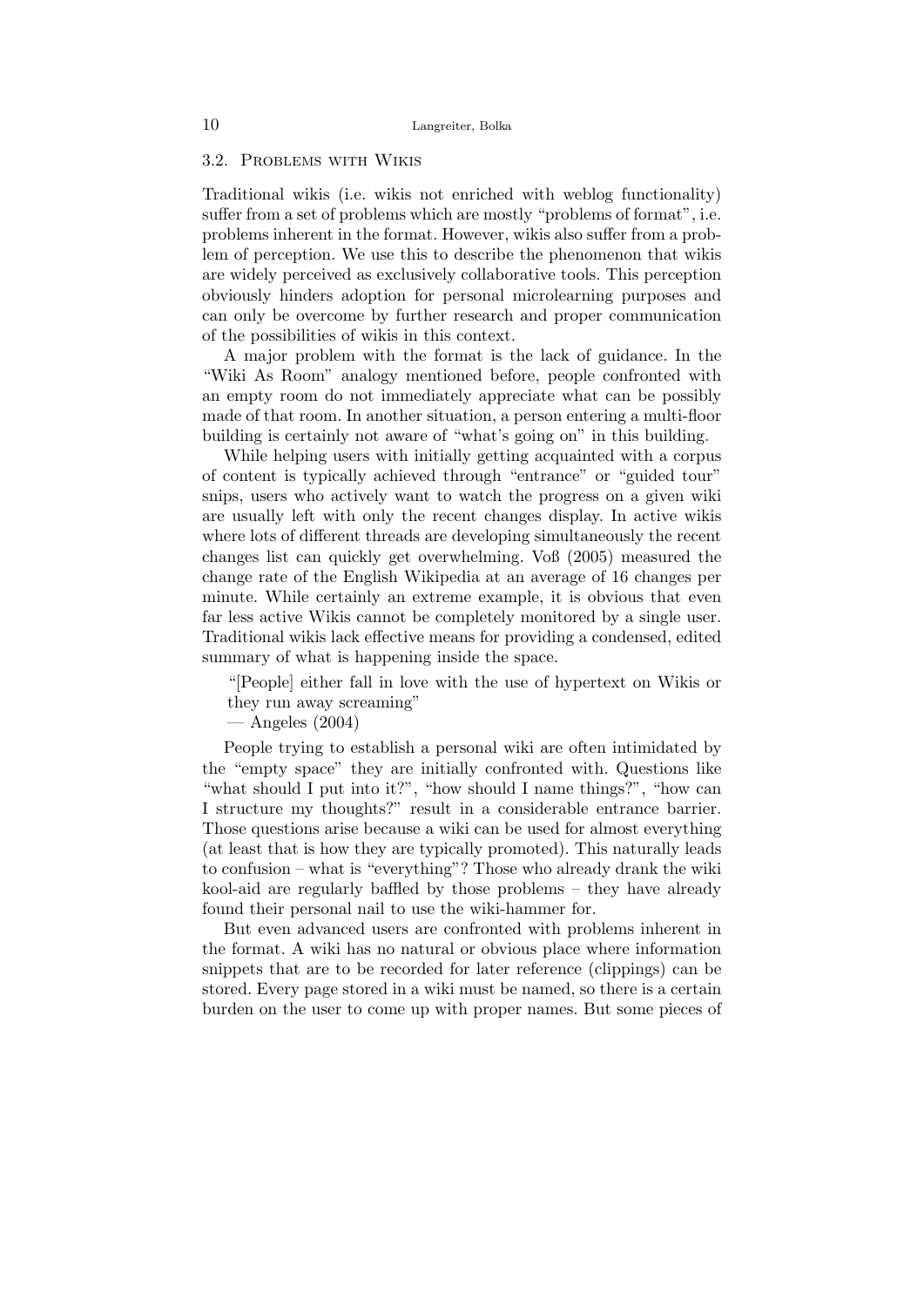#### Snips & Spaces 11

information simply resist attempts to be named at the moment they are recorded – as in situations where the user has no or limited knowledge of the field of information the piece is related to. Traditional wikis have no practical facility to handle ephemeral notes and observations.

Finally, even a feature as fundamental as bidirectional linking is underrepresented and -used in traditional wikis. Usually, backlinks are not displayed along with the content of a snip but are only accessible through an explicit request by the user (for example by clicking on the snip title). Once requested, only the backlinks are displayed, so the user has to switch between content and context – both cannot be viewed at the same time. This severely reduces the value of backlinks as "context providers".

# 4. Combining Wikis and Weblogs

We argue that some of the weaknesses of the two formats – wikis and weblogs – can be overcome simply by combining and integrating them. This claim is supported by several years of experience with using, developing and observing the use of the first combined wiki/weblog tool, Vanilla[18](#page-10-0). Such combined wiki/weblog systems are also commonly referred to as "Blikis" or "Wikilogs".

Vanilla was originally developed by Christian Langreiter as a testbed for experiments in web application design in late 1999 and has since been developed by Christian Langreiter, Andreas Bolka and a group of contributors. The original inspirations were exposure to the Swiki wiki implementation and the release of Userland's Manila content management system, which was one of the first CMSes to embrace weblog functionality as conceptual cornerstone.

It soon became obvious that both weblog postings and wiki snips are fundamentally similar. Both are small snippets of information (hence the term snip), and by adopting a simple naming convention (YYYY-MM-DD) for weblog snips, a couple of lines of plug-in code ("dynasnips" in Vanilla parlance) would be sufficient to appropriately render weblogs in the familiar reverse-chronological order.

A significant portion of common wiki functionality can be reframed and understood as a "dynamic view" onto the contents of a space: recent changes are a limited (filtered) view sorted by the date of last modification. An index is a full view, sorted lexicographically. Backlinks are a view of snips which link to the current snip. Full-text search results are an ad-hoc view defined via user-provided criteria. And, ultimately,

<span id="page-10-0"></span><sup>18</sup> <http://www.vanillasite.at/>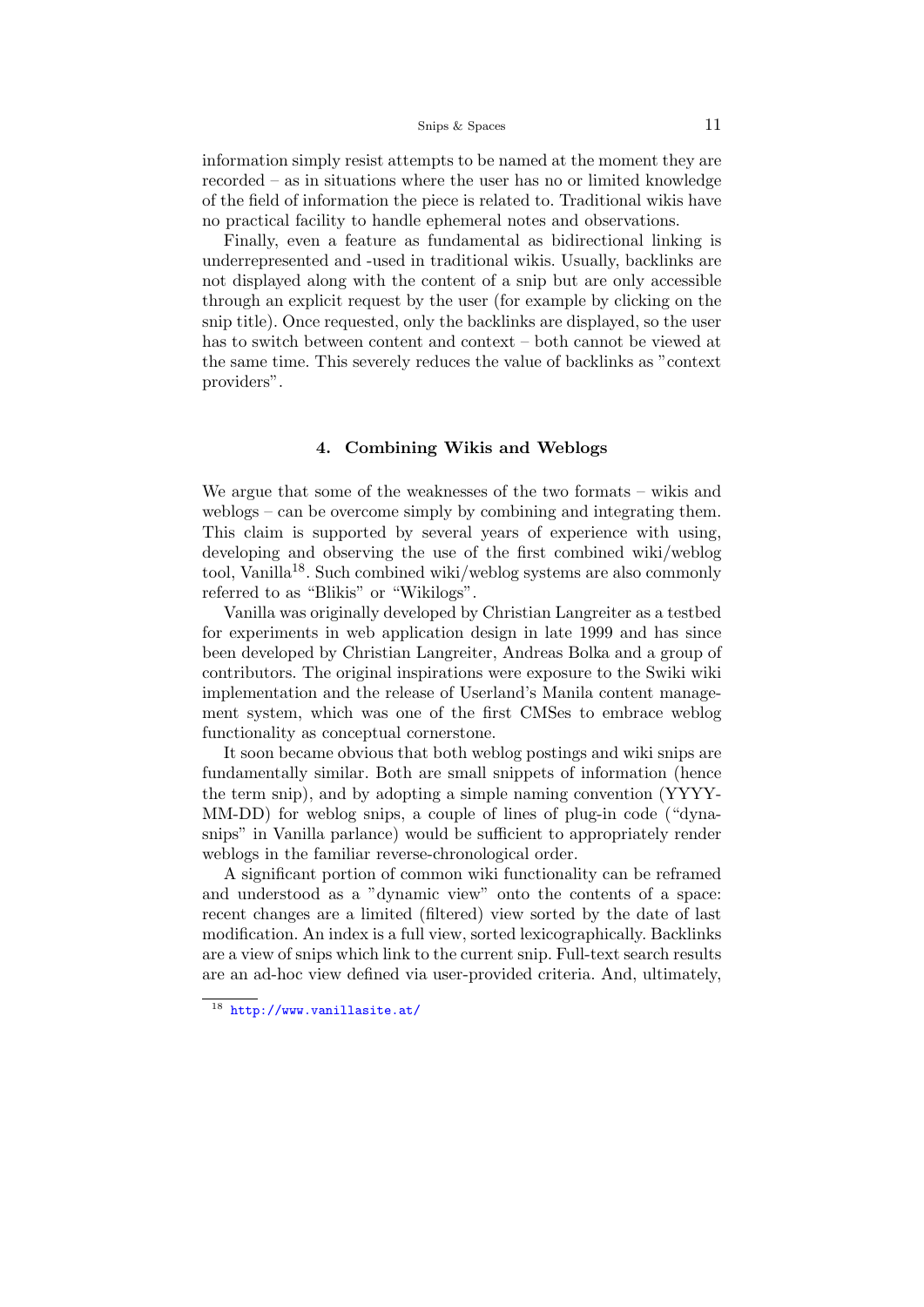a weblog is nothing but a limited view over snips following a certain naming convention, sorted reverse-chronologically.

It should be noted that this paradigm of decomposing information into small, easily consumed, easily (re-)arranged units and then proceeding to provide dynamic views upon such collections is rapidly gaining favor. On the decomposition side this is evidenced by the enthusiasm surrounding microcontent formats/microformats (hCalendar etc.). Dynamic views as supplement (and in many cases, replacement) to the rigid, hierarchical folder structures of desktop operating systems, mail clients and other "productivity" software have recently been implemented in mainstream software like Apple's iTunes ("Smart Playlists"), MacOS X Finder ("Smart Folders") and various email clients ("Virtual Folders", e.g. in Novell Evolution, Mozilla Thunderbird or TheBat!).

### 4.1. Benefits of adding weblog functionality to wikis

Lower barrier of entry: When introducing wikis and weblogs to new project teams, it has been observed again and again that of the two formats, weblogs provide the lower barrier of entry. Usually it takes a while before opportunities to use wiki functionality are recognized; the value of weblogs as project communication tool however is intuitively obvious upon first contact.

By starting with weblogging in a learning context, the situations where a user wants to gather background information related to certain concepts naturally arise. In a tightly integrated system like Vanilla, the writer of a weblog entry only has to surround a reference to the concept to be expanded on with asterisks – after storing the weblog entry, a link will be displayed that allows to immediately create the wiki snip.

It is through this combination of easy-to-grasp weblog functionality and the seamless availability of wiki functionality that a smooth progression towards using the full power of the wiki is enabled.

Narrative glue: Weblogs are often used to provide contextualizing narrative to an effort. In a combined wiki/weblog, this narrative can serve as the glue between otherwise disconnected information fragments. This also helps to overcome the problem of overwhelming recent changes lists by providing a human-edited view, a window into the wiki space. [Udell](#page-0-3) [\(2001\)](#page-0-3) precisely describes the value of such a "storytelling" facility.

"[Weblogging is] a powerful new way to tell stories that refer to, and make sense of, the documents and messages that we create and exchange in our professional lives."

— [Udell](#page-0-3) [\(2001\)](#page-0-3)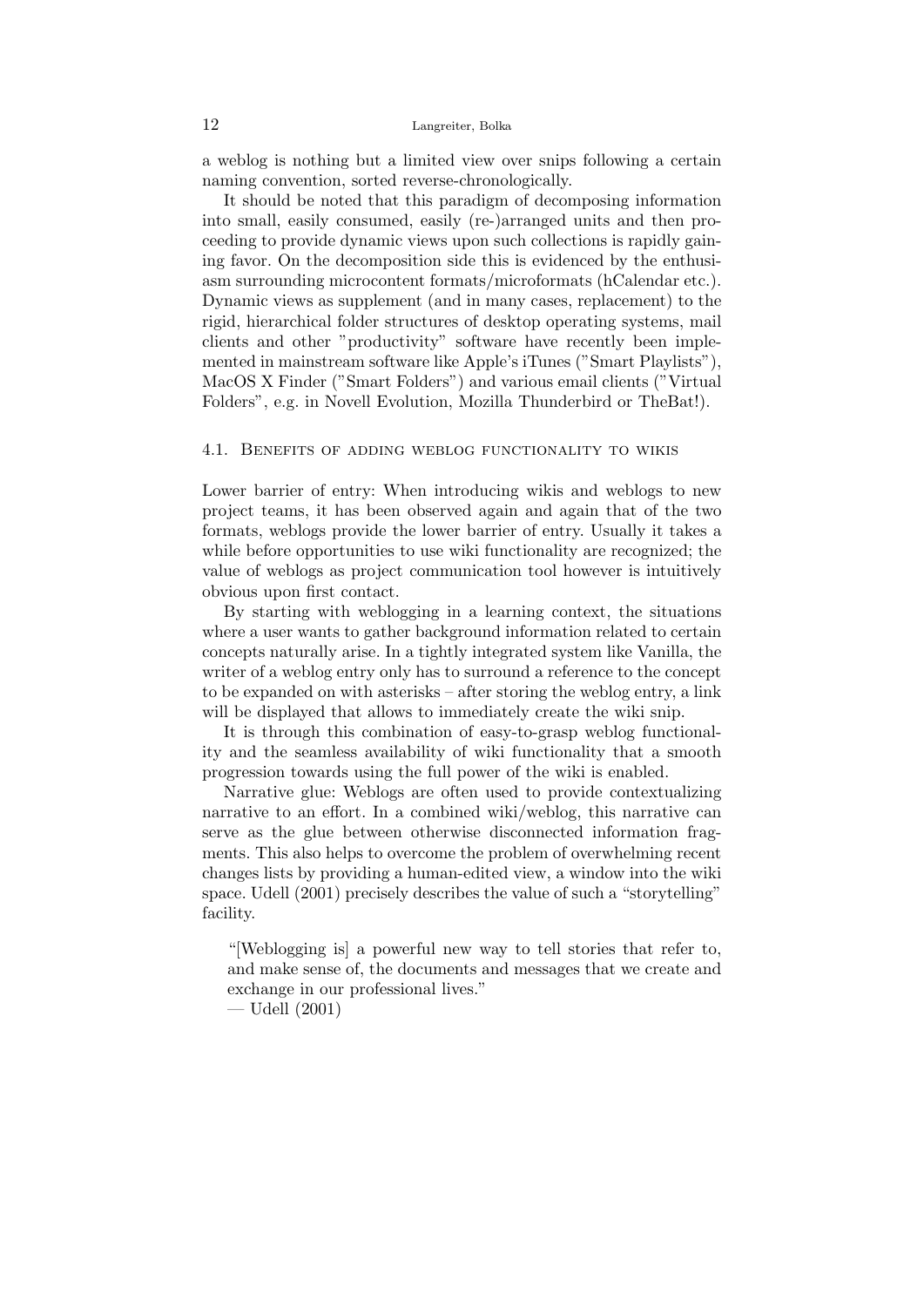#### Snips & Spaces 13

Short-term memory: The problems related to storing ephemeral information in a sensible way are effectively eliminated by using the weblog as "dump" for interesting news and information snippets with appropriate links to the rest of the space. Through those links, these small notes are interconnected and therefore retrievable through a variety of means (full-text search, browsing) or even automatically visible through a permanently visible backlinks list.

An interesting effect arises out of the fact that a weblog view typically lists only a certain number of postings (e.g. the most recent 10 postings or the postings of the last month). As such postings are visible on the front page for a limited amount of time only, the weblog can be regarded as the "short-term memory" of a wiki. Ephemeral weblog postings stay around for a few days and then vanish (metaphorically speaking) into the subconsciousness of the space.

# 4.2. Benefits of Adding Wiki Functionality to Weblogs

Obviously, the place for storing lexical knowledge that is missing in a weblog is provided by the supplemental wiki functionality. As soon as weblog entries ("weblog snips") are linked to other snips ("wiki snips"), a number of interesting synergetic effects can be observed.

The aforementioned problems of remembering and referencing weblog entries are alleviated. The archived body of information in weblog entries stays readily accessible – backlinks from non-weblog snips to weblog snips contextualize weblog information, which in turn leads to serendipitous remembering of postings. Referencing a weblog posting (which is nothing but a snip following a certain naming convention) is as easy as referencing any other snip.

In contrast to many other wiki implementations, backlinks are always visible in Vanilla. In combination with the weblog functionality, a special tool called the "backlink browser" easily allows to track contact with certain topics over time (see Fig. [4\)](#page-0-3).

Generally, bi-directional links provide a rather surprising flexibility in building all kinds of information structures. Categorization can be maintained by simply linking "content" snips to "category" snips. For example, a snip about "K" would link to a "Category Programming Language" snip. The backlinks of a category snip then automatically form the list of all snips belonging to a category. Even "tagging", as has recently become popular, can be subsumed by this functionality with ease: no one restrains the author from placing multiple links to different "category" snips. Add sweet user-interface sugar consisting of powerful pivoting and browsing functions and have your delicious, tag-enabled wiki served ice-cold.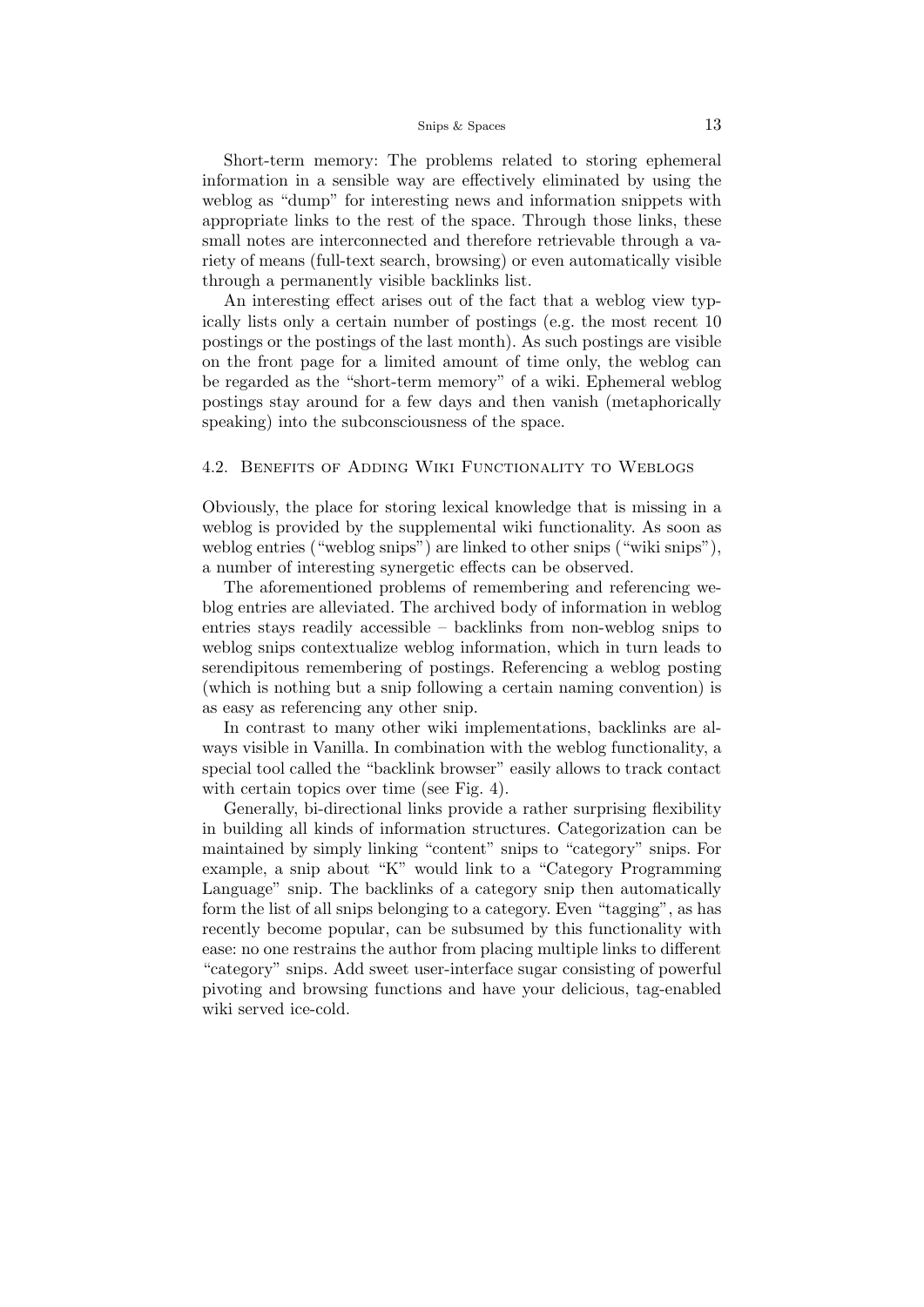

Figure 4. Vanilla backlink browser

# 5. Future Directions

### 5.1. Profile-driven Information Filtering

Interest profiles have been used to filter and personalize large information collections for a long time, with varying degrees of success. Two axes along which profile-driven filtering systems can be categorized are:

- Mode of data collection implicit (side-effect of primary user action like buying a book) or explicit (solicitation of ratings).
- − Nature of data to be filtered system-supplied or user-supplied.

Amazon.com regards an individual customer's purchasing and viewing histories as interest profile; the data is therefore generated as sideeffect of the primary actions of looking at product details and purchasing products. Through item-to-item collaborative filtering [\(Linden](#page-0-3) [et al., 2003\)](#page-0-3), product recommendations are generated. Users cannot reference products not already in Amazon.com's database.

Findory is a "personalized newspaper" service being developed by Greg Linden, one of the prime architects of Amazon.com's recommender systems. By reading news and/or weblog articles, an interest profile is implicitly built up. It is possible for users to add new syndication feeds.

del.icio.us is a "social bookmarks manager" having rapidly gained in popularity over the past year. The central organizing metaphor is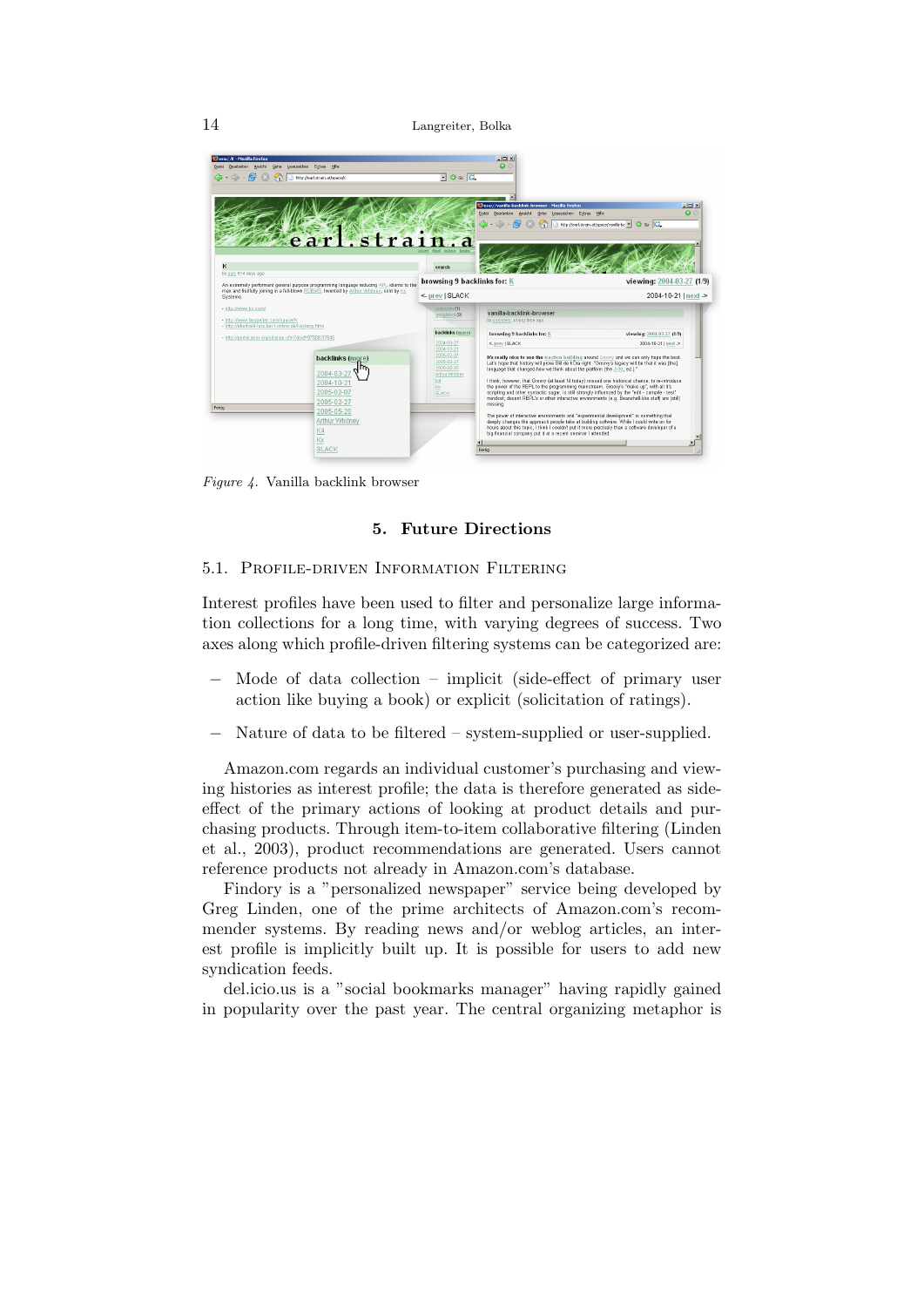"tagging". An arbitrary number of tags (lightweight keywords) can be assigned to every bookmark posted (popular tags: "web", "design", "music", "css", "java"). What makes this service interesting from an information filtering perspective is the multitude of possibilities to filter bookmarks – by user, by tag or even by a combination of tags. This allows users of the service to discover other people interested in the same topics (and, prerequisitely, using the same tags). As in the case of snips and spaces, we can interpret the set of all tags used by a user as an interest profile.

Google Personalized is an experimental search service based on technology originally developed at Kaltix [\(Haveliwala et al., 2003\)](#page-0-3). It requires the user to explicitly select from several dozen domains of interest before search results can be personalized.

The totality of all snips contained in a space can be regarded as an extraordinarily fine-grained interest profile of the individual or group contributing, conditioned on the specific context the space was created and used for. As the main components of such a profile are subjectively relevant concepts represented by individual snips, we propose the term concept-centric interest profiles. When combined with data gathered through usage tracking (logged edit/view events), the profile can be seen as an accurate time-dynamic model of equally time-dynamic user interest.

Concept-centric interest profiles can be used to

- − seed automatically repeated, long-running web queries ("agents") using search engine APIs,
- − filter high-volume streams of information (world news, RSS feeds or even emails),
- automatically generate (and then weight) combined-term queries,
- − discover people with similar interest profiles.

Discovery of people with similar interest profiles (people matching) could be implemented based on simple concept intersection counts, maybe allowing for some fuzziness in spelling. More sophisticated implementations could use a variation of the well-known TF/IDF algorithm (cf. [Baeza-Yates and Ribeiro-Neto,](#page-0-3) [1999\)](#page-0-3) to weight individual concepts. In this case, concept counts over all spaces examined should determine term frequency, whereas concept counts local to a given space should contribute to what is usually referred to as document frequency. Similar to the effect when filtering document collections, concepts everyone is interested in would therefore be discounted, whereas rare concepts would contribute heavily to the final similarity score.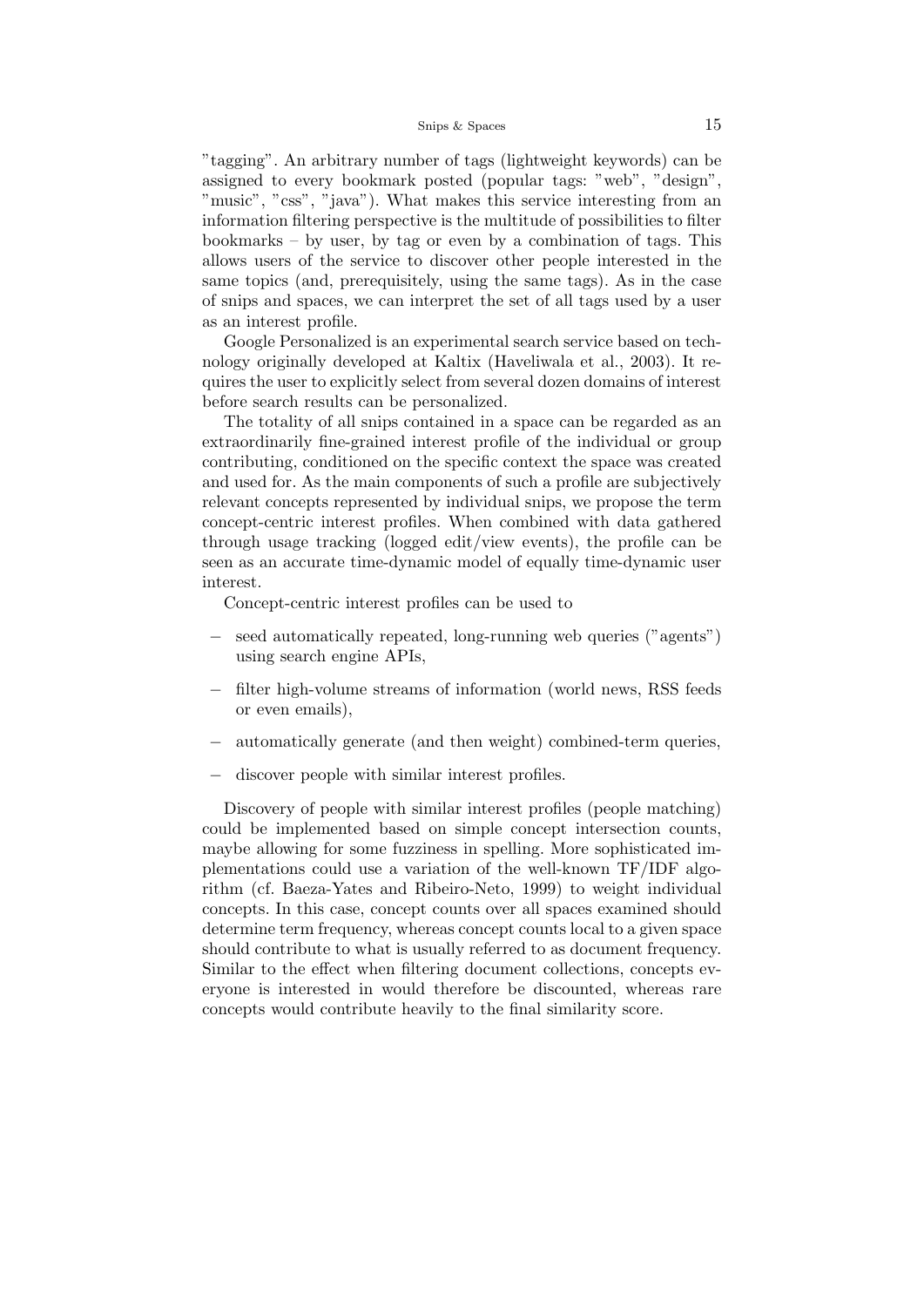For example, if it is observed that people who first were interested in a given concept cluster A often progress to map out or otherwise show interest in concept cluster B, the system could present that information to people currently showing interest for concepts in cluster A.

In an educational context, both fellow learners currently dealing with similar topics and potential tutors competent in the area of interest could be discovered in such a fashion.

It should be noted that a similar concept-centric interest profile can be extracted from traditional weblogs as well. This, however, requires the application of sophisticated natural language processing techniques such as key phrase/concept extraction, etc. – for a good introduction see Manning and Schütze [\(1999\)](#page-0-3). Furthermore, the precision of selecting subjectively valid relevant concepts manually can be (and usually is) much higher than when utilizing automated techniques.

As many more people are using weblogs than wiki/weblogs at the moment, however, the potential value of deriving interest profiles in such a fashion could nevertheless be substantial – despite the higher complexity. As informally captured in Metcalfe's "law" and shown heuristically in [Odlyzko and Tilly](#page-0-3) [\(2005\)](#page-0-3), the value of a network increases with the number of participants:

"[...] if we have to select a rule [...] that is concise and yet captures many of the key features of communication networks, then we feel that our  $nlog(n)$  formula fits the available evidence and is supported by reasonable heuristics."

— [Odlyzko and Tilly](#page-0-3) [\(2005\)](#page-0-3)

The distinguishing feature of the proposed approach is its inherent simplicity – when using a wiki/weblog, the profile comes for free.

### 5.2. Automated Syllabus Construction

Above we observed that while microcontent reduces the effort to create and therefore the barriers to publish, it shifts the job of organizing disparate pieces of information into a coherent whole to the learner. For microlearning in a decentralized setting to realize its full potential, the emergence of either organizing intermediaries or powerful tools for semiautomatic organization of materials is a necessity, so that learners can invest most energy in learning – instead of spending disproportionate amounts of time hunting down the proverbial herd of chunk-sized cats.

In a network of wiki/weblog spaces, we can observe publishing and (to a certain degree) consumption patterns, leading to time-varying interest profiles as described in the latter section. By analyzing a sufficiently large number of such profiles, patterns of dependency among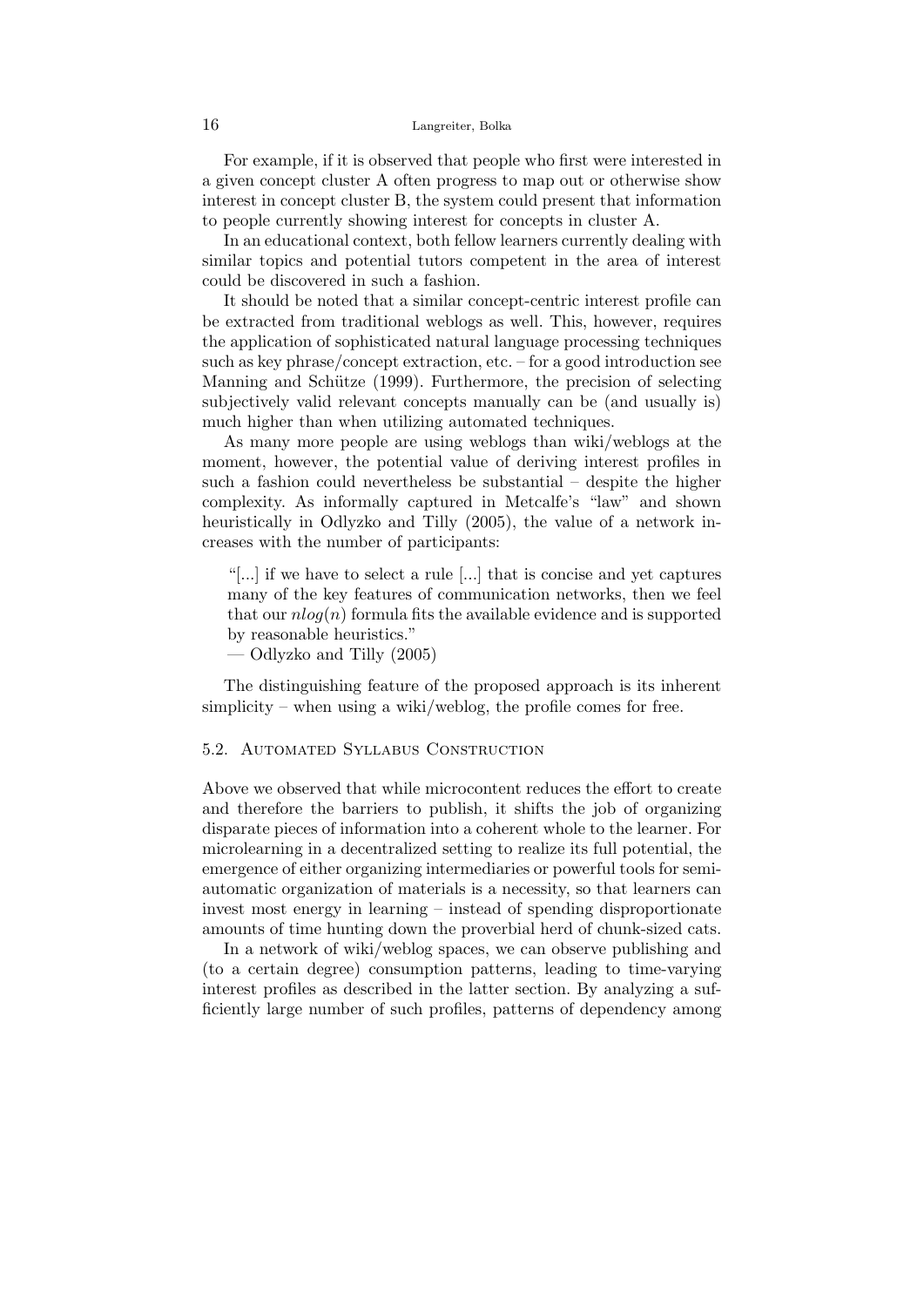topic clusters can be inferred from frequently appearing similar subsequences of the complete event/activity sequence. By linking those sequential dependency patterns to a measure of individuals' learning performances, it will be possible to discover preferential topic exposition sequences; those in turn could then be used to either directly guide new learners or as valuable input for syllabus designers.

A precondition for such a scenario to be realistic at all is critical mass, in terms of both the number of participating persons as well as in volume and level of detail of individuals' learning journaling.

# 6. Conclusion

We have shown that the combination of weblogs and wikis is, especially in a microlearning context, more than the sum of its parts. Complementing each other, the primarily associative nature of wikis and the more ephemeral, journal-like nature of weblogs allow for and motivate both the constant inflow of new information as well as the gradual build-up of a body of more permanent, lexically structured information, which serves as a meaningful structural backbone for this kind of personal knowledge store. The immense flexibility hypertext systems gain through the power of the link assists in building structures that support multiple means of re-discovering information.

As avenues for further research, we sketched the possibilities of observing learning behaviour to derive material sequencing hints, eventually contributing to automated syllabus construction, as well as regarding the set of concepts and relations recorded as an extraordinarily rich and fine-grained interest profile to be used for calibrating information filtering systems or matching like-minded persons.

#### References

- Angeles, M.: 2004, 'Using a Wiki for Documentation and Collaborative Authoring'. LLRX.com, <http://www.llrx.com/features/librarywikis.htm>.
- Baeza-Yates, R. and B. Ribeiro-Neto: 1999, Modern Information Retrieval. Addison Wesley Longman.
- Berners-Lee, T.: 1989, 'Information Management: A Proposal'. [http://www.w3.](http://www.w3.org/History/1989/proposal.html) [org/History/1989/proposal.html](http://www.w3.org/History/1989/proposal.html).
- Blood, R.: 2000, 'Weblogs: A History and Perspective'. [http://www.rebeccablood.](http://www.rebeccablood.net/essays/weblog_history.html) [net/essays/weblog\\_history.html](http://www.rebeccablood.net/essays/weblog_history.html).
- Haveliwala, T., S. Kamvar, and G. Jeh: 2003, 'An Analytical Comparison of Approaches to Personalizing PageRank'. Technical report, Stanford University. <http://citeseer.ist.psu.edu/haveliwala03analytical.html>.

Leuf, B. and W. Cunningham: 2001, The Wiki Way. Addison Wesley Longman.